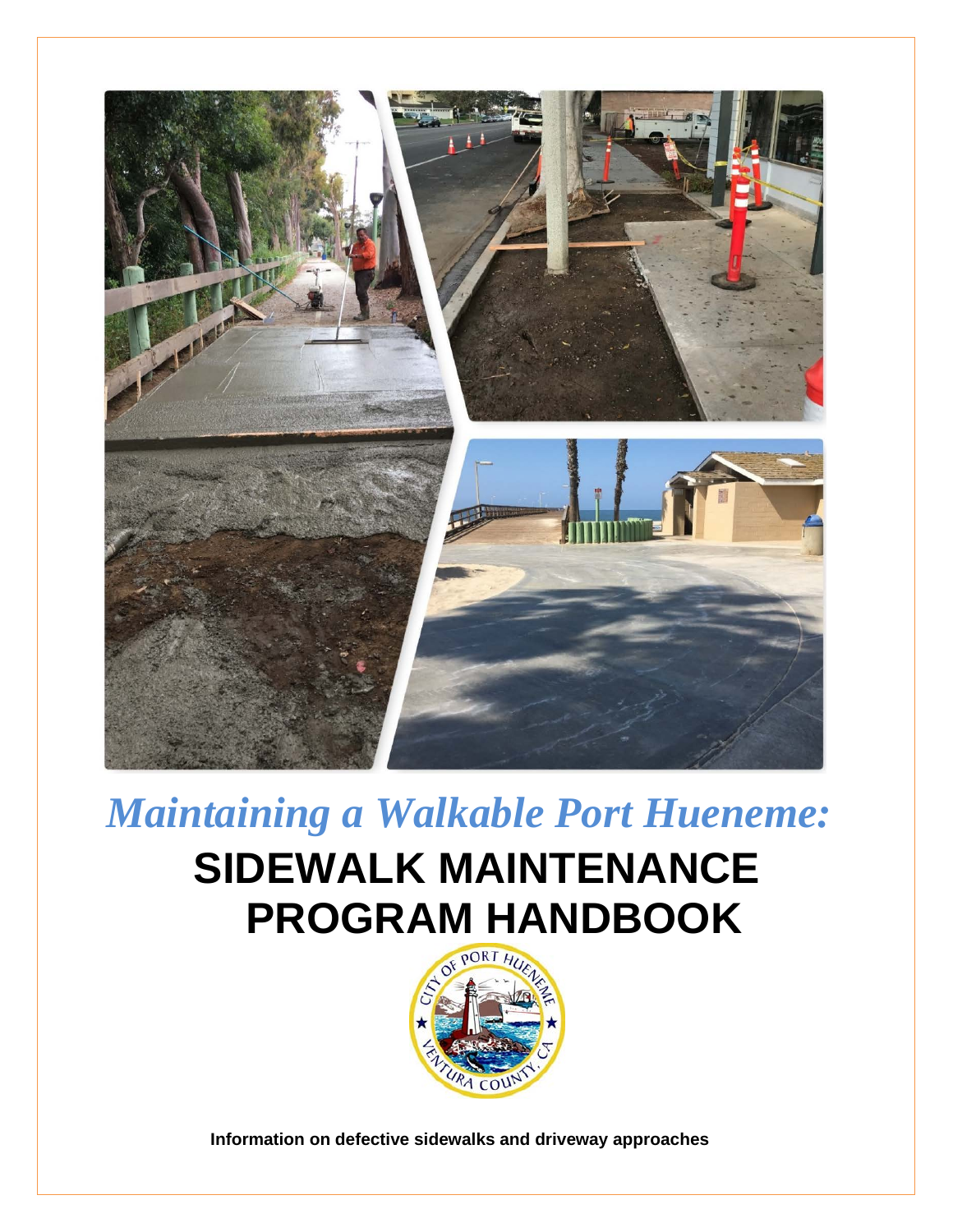**Well-maintained sidewalks and curb ramps provide safe and desirable paths for pedestrians and others to enjoy neighborhoods, commercial centers, and other areas of our city. Where sidewalks are good, the neighborhood becomes a more desirable place to live. Maintaining our sidewalks requires the efforts of residents, property owners, and the City.**

## **Removing obstacles enhances accessibility**

Did you know improperly parked cars... garbage cans... tree branches can be dangerous. It's important to remember to keep our sidewalks clear to ensure accessibility for all pedestrians. Sidewalks serve so many purposes; and encouragement of people to make more use of the most basic form of transportation – walking.



# **Quality maintenance and repair of sidewalks also improves safety and encourages walking.**

Broken or damaged sidewalks are not only an eyesore and an inconvenience; cracks, spacing, and grade displacements in the sidewalk also can impede public access and cause serious accidents for passers-by. To address these problems, the Public Works Department oversees a sidewalk maintenance program to ensure that all sidewalks in the City of Port Hueneme are safe and accessible for all pedestrians.

In Port Hueneme, like most communities across the country, the property owner is responsible for the maintenance of the sidewalk abutting their property. California state law allows this practice on the basis that property owners receive the most benefit from a well-maintained sidewalk because it is available for their use, and it enhances their property value. In most cases, property owners are responsible for making repairs.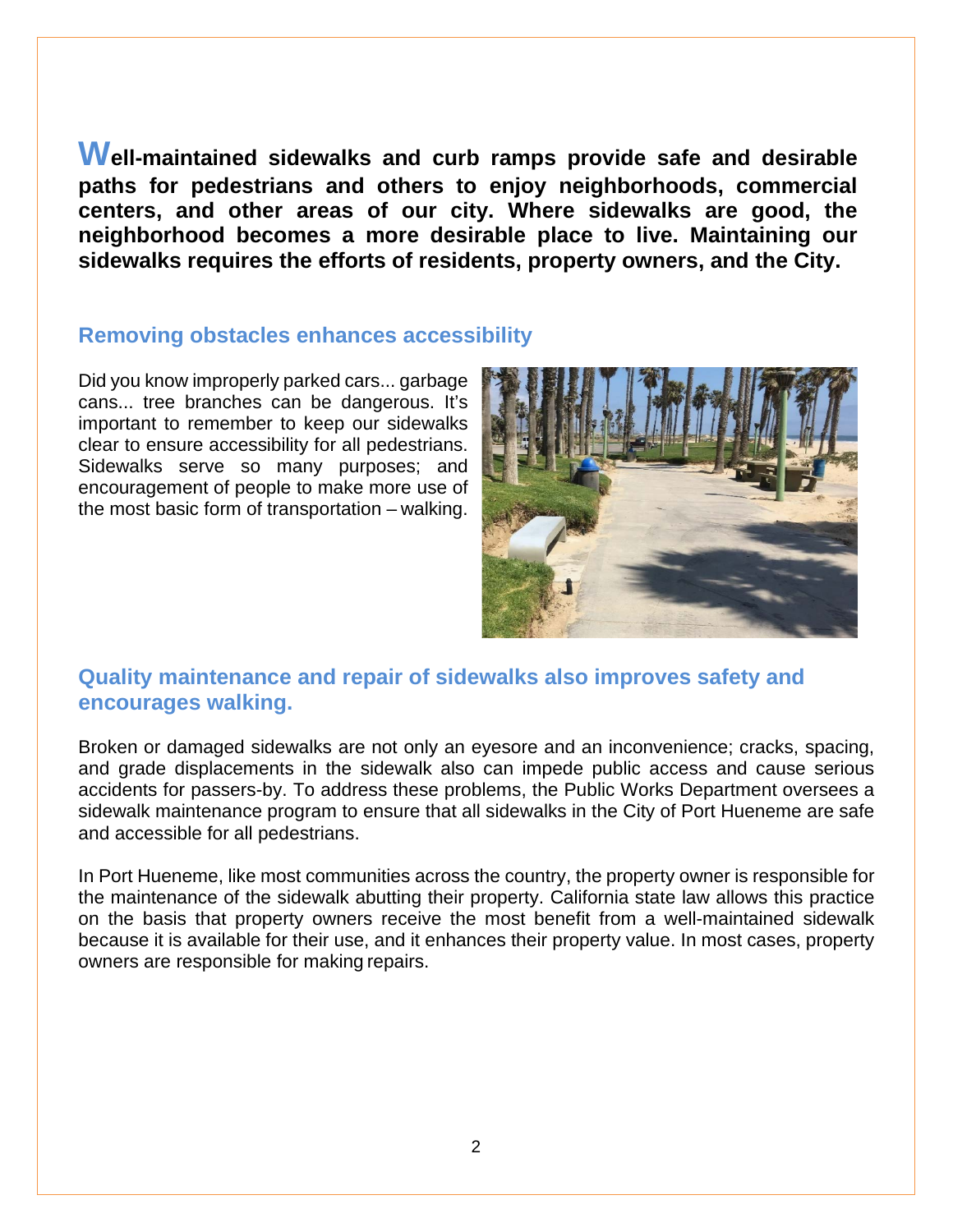# **Sidewalk Inspections**

The sidewalk inspection program is conducted on an annual basis and inspections are also available per request. The City inspects sidewalk conditions when there has been a request to do so by a property owner or by a concerned citizen over the condition of the sidewalk, or through the routine annual inventory of on-site work activities of the inspector. When responding to a request for inspection, the city inspector will evaluate the entire site (*the general rule is the inspector is to inspect the area identified as defective and 50 to 75 feet in either direction, or to the corner if closer*) noting all concrete and sidewalk deficiencies at the site and the neighboring properties.

The aim of the program is to identify sidewalk defects and assist the property owner with the repair process. Inspectors are looking for defects, such as holes, spalled or chipped areas, wide cracks, deterioration, and areas that are damaged by tree roots.



Inspectors follow general guidelines that apply to the City right-of-way where there are sidewalks that have been established to aid in identifying those defects.

## **JPIA INSPECTION CRITERIA AND GUIDELINES**

Generally, a "*Defective Sidewalk*" is a sidewalk where line of grade is altered or displaced or such other condition exists that interferes with the public convenience in the use of the sidewalk. Some examples of these conditions are:

- a significant vertical or horizontal displacement of  $\frac{3}{4}$ " or greater;
- an area of sidewalk that has spacing with a width of  $\frac{1}{2}$ " or greater;
- Holes that are  $\frac{1}{2}$ " or greater in depth and in diameter
- Sidewalks with slopes that exceed a 5:1 ratio
- settlement of sidewalk causing water to pond and creating a slipping condition to pedestrians;
- excessive cross slopes caused by tree roots;
- chipped and spalled sidewalk surfaces creating a defective condition;
- an area of sidewalk that is off grade (and adjacent to the curb and gutter) to the point where the curb and gutter has a significant displacement between the curb, gutter and sidewalk.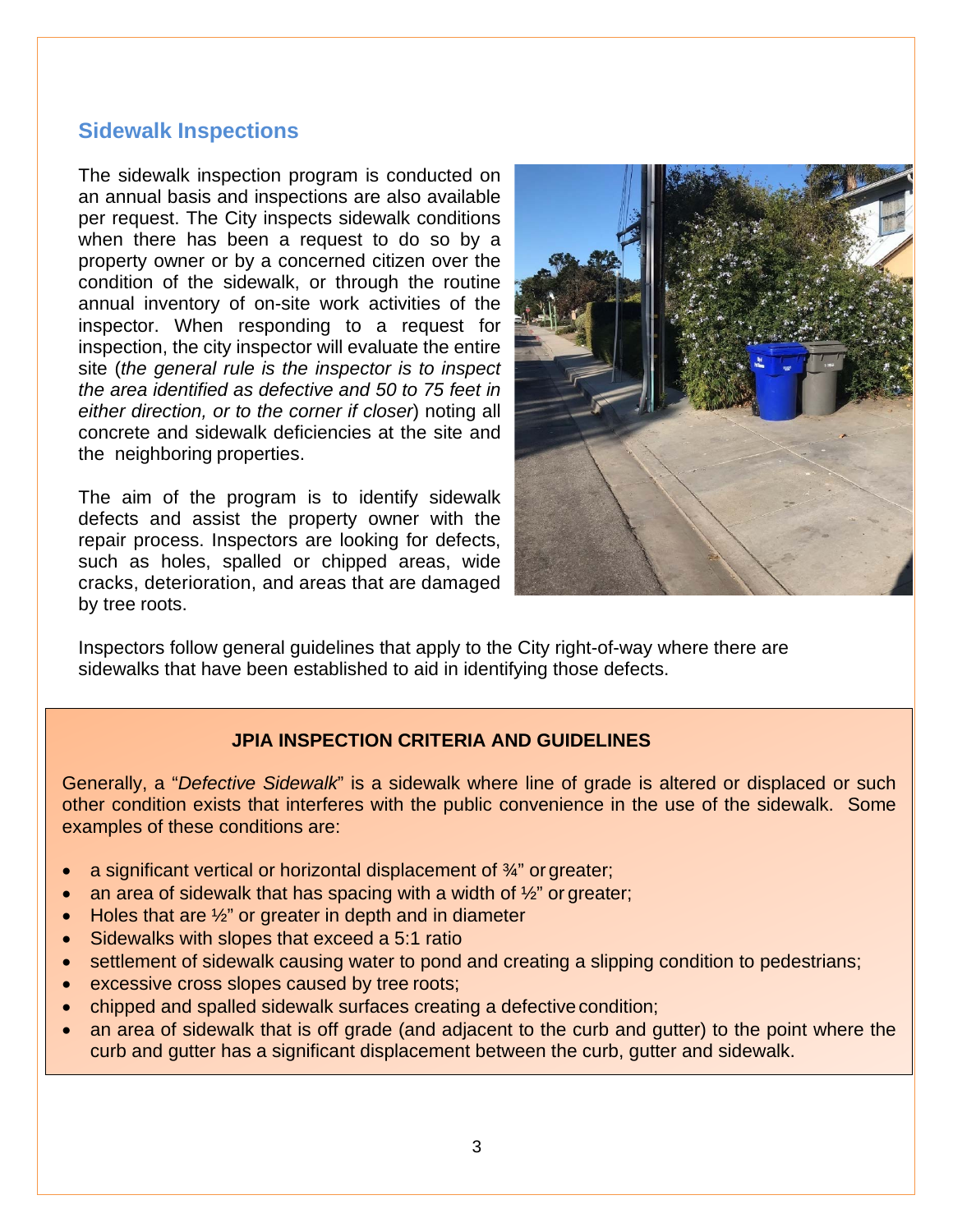## **What is the resident's responsibility?**

In the City of Port Hueneme, the property owners are responsible for the cost of the maintenance and repair of the driveway approach and adjoining sections of sidewalk adjacent to their property. The California Streets and Highways Code, section 5610, and Port Hueneme City Code, section 6011, provides the City of Port Hueneme the ability to require that the maintenance and repair of all driveway approaches and adjoining sidewalk be the responsibility of the adjoining property owner.



The complete code is available on the City's website at: *[https://library.municode.com/ca/port\\_hueneme/codes/code\\_of\\_ordinances](https://library.municode.com/ca/port_hueneme/codes/code_of_ordinances)*

# **Sidewalk complaint procedures and property owner notification process**

When the City of Port Hueneme receives a complaint for a defective sidewalk, a city inspector is dispatched to inspect the site. If a defect is identified, the inspector will determine the scope of work, what will be an acceptable repair, create an estimate for the repairs and determine who is responsible for the cost of the repair. If needed, the inspector may employ a temporary sidewalk patch to maintain accessibility while the sidewalk notification process is completed and the work is scheduled. If it involves a driveway and one of the directly adjacent sections of sidewalk, then it is the responsibility of the adjoining property owner. Then the sidewalk notification process will begin.

Once the property owner is identified, the City sends the property owner a Sidewalk Repair Notice with an estimate for the cost of the repairs and their options for making the repairs. If the property owner does not respond within 30 days a second notice is sent providing them with an additional 30 days. After the second 30 days have elapsed and the property owner has not completed the work the City will repair the sidewalk by default and send the bill to the property owner for the repairs.

## **Getting the work done**

If you are notified by the City that your sidewalk needs to be repaired, you have two options to complete the work.

1. **Hire a licensed contractor** ("A" contractor License or C-8.) You will need to obtain a no cost Sidewalk Encroachment Permit. Before you hire the contractor; contact Public Works for a Specification sheet.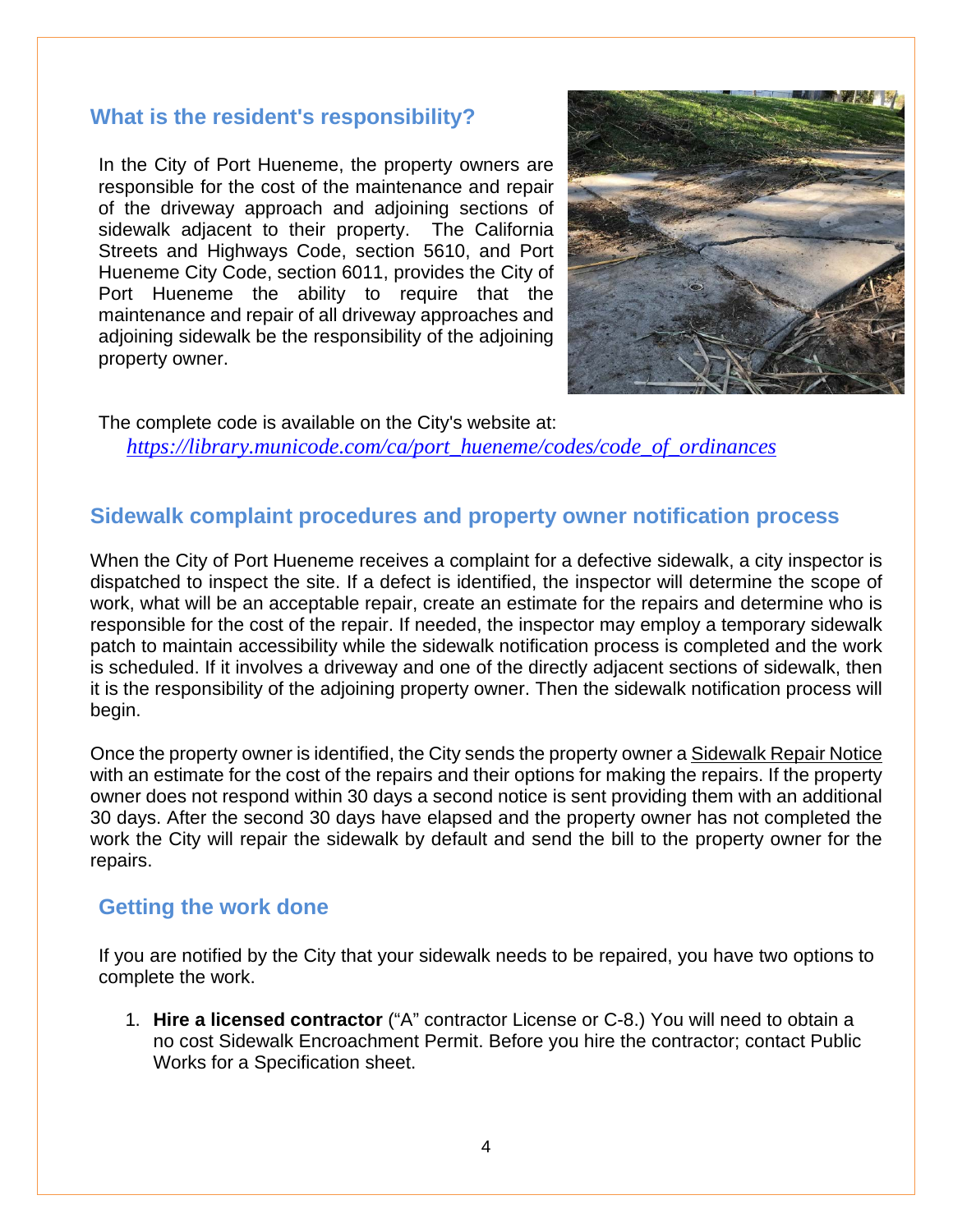2. **Have the City perform the repairs.** Sign your notice and return it to the City with the selected option of authorizing the City to do the repairs. Once the City receives your signed notice with this option selected the City will have their contractor schedule and complete the work then the City will bill you once the work is completed.

If a root inspection is necessary, the City will have an Arborist inspect and give recommendations.

# **Type of Repair**

The City will accept two types of repair, concrete grinding or full concrete replacement. The inspector will make a determination during the inspection. Some sidewalks have already been grinded over the years and further grinding could compromise the integrity of the sidewalk and may not be an option. If the inspector determines that full sidewalk replacement is required and if you elect to hire your own contractor the work must be done in accordance with Standard Public Works Construction Specifications and City of Port Hueneme Standards.

## **CITY OF PORT HUENEME SIDEWALK REPAIR SPECIFICATIONS**

If the property owner elects to hire a licensed contractor to make the repairs, the sidewalk repairs shall be performed as follows:

- 1. The repairs shall be commenced within sixty (60) days after the property owner signs the Sidewalk Encroachment Permit and needs to be carried out to completion in a timely fashion.
- 2. The sections of sidewalk, which are in need of repair, shall be removed and disposed of properly
- 3. Replacement concrete shall be 560-C-3250 C in accordance with the Standard Specifications for Public works Construction (commonly referred to as the "Green Book")
- 4. Minimum thickness shall be six inches (6") for residential, eight inches (8") for multifamily residential with a cross-slope of one-quarter inch (1/4") per foot towards the curb line, and finished with a medium broom finish.
- 5. Weakend Plane joints shall be installed at both sides of a driveway and at 10 foot intervals. All joints must conform to the latest edition of Standard Specifications and Drawings for Public Works Construction.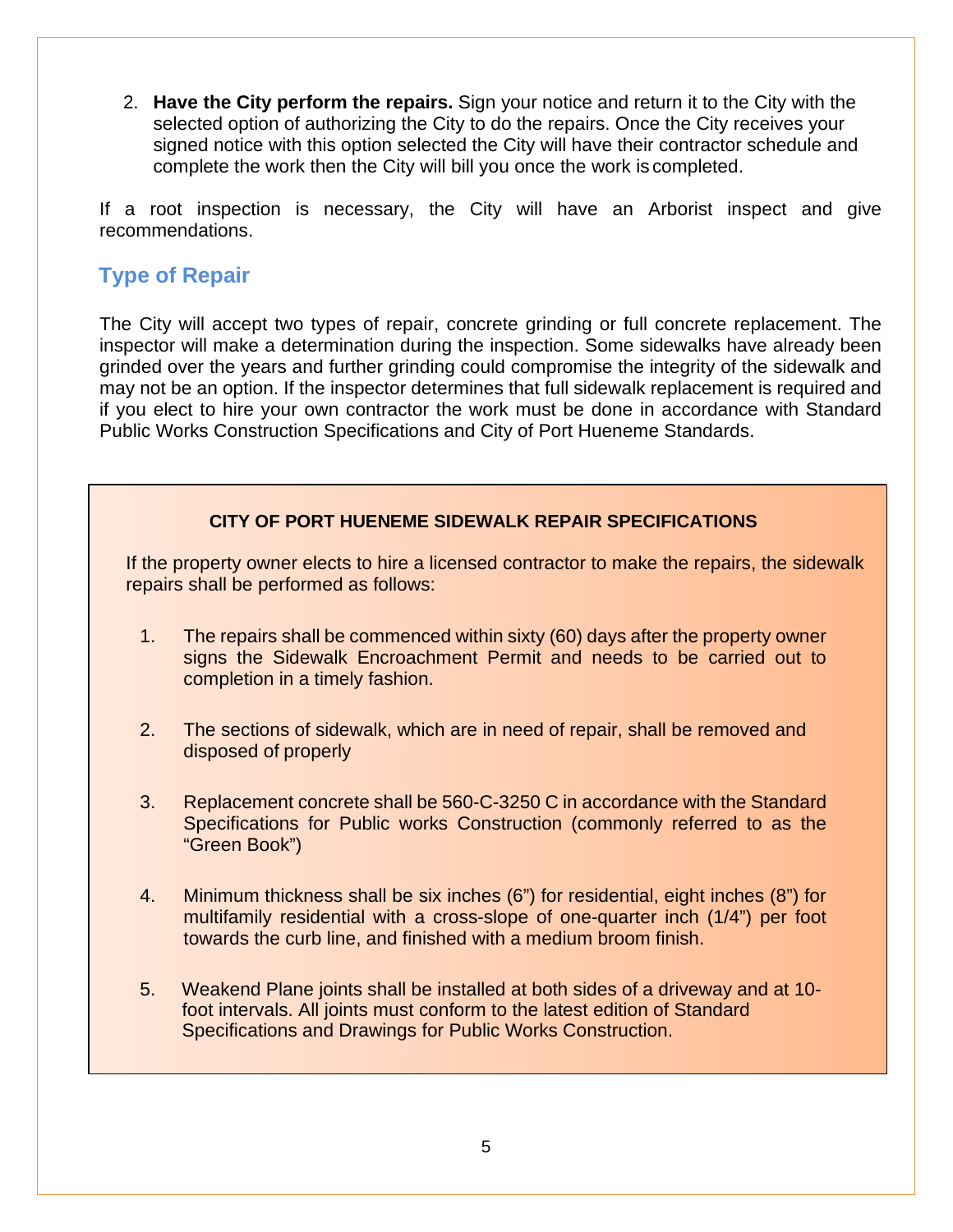## **SIDEWALK REPAIR SPECIFICATIONS (***cont.***)**

- 6. The final product is subject to approval by the City of Port Hueneme, Public Works Department and shall, at a minimum, present a smooth, unbroken surface between the previously existing concrete surface and the replacement portions, where the two adjoin each other.
- 7. Sidewalk shall be repaired or reconstructed, regardless of recent repairs or construction, matching the width, grid pattern and coloring of the historic character within the neighborhood.
- 8. Property owner or the contractor performing repairs must call the inspector listed on the repair notice directly for a form inspection prior to placement of the concrete and for a final finish inspection upon completion of the work. All repairs must meet Standard Specifications for Public Works Construction.
- 9. The person/contractor performing the repairs shall complete all backfill, remove all forms, and thoroughly clean up the job site, not less than twelve (12) hours after the replacement of the concrete is restored to its original condition.
- 10. Upon failure of the person/contractor performing the repair to comply with any of the above specifications, the City of Port Hueneme may cause the repairs to be completed in a satisfactory manner solely at the property owner's expense.
- 11. The City shall not be responsible for any damages resulting directly or indirectly from any repair or other work performed by the property owner or by any person/contractor hired by the property owner. If tree roots are the cause of the damaged sidewalks and the property owners elect to hire their own contractor, please contact the Public Works Department after the sidewalk has been removed and the roots exposed. An arborist will make recommendations on the cutting of roots from the tree.
- 12. Please Note: you must have the Sidewalk Repair Notice number available when calling for a root inspection.
- 13. Pedestrian control & traffic control is required in accordance with the California Manual on Uniform Traffic Control Devices.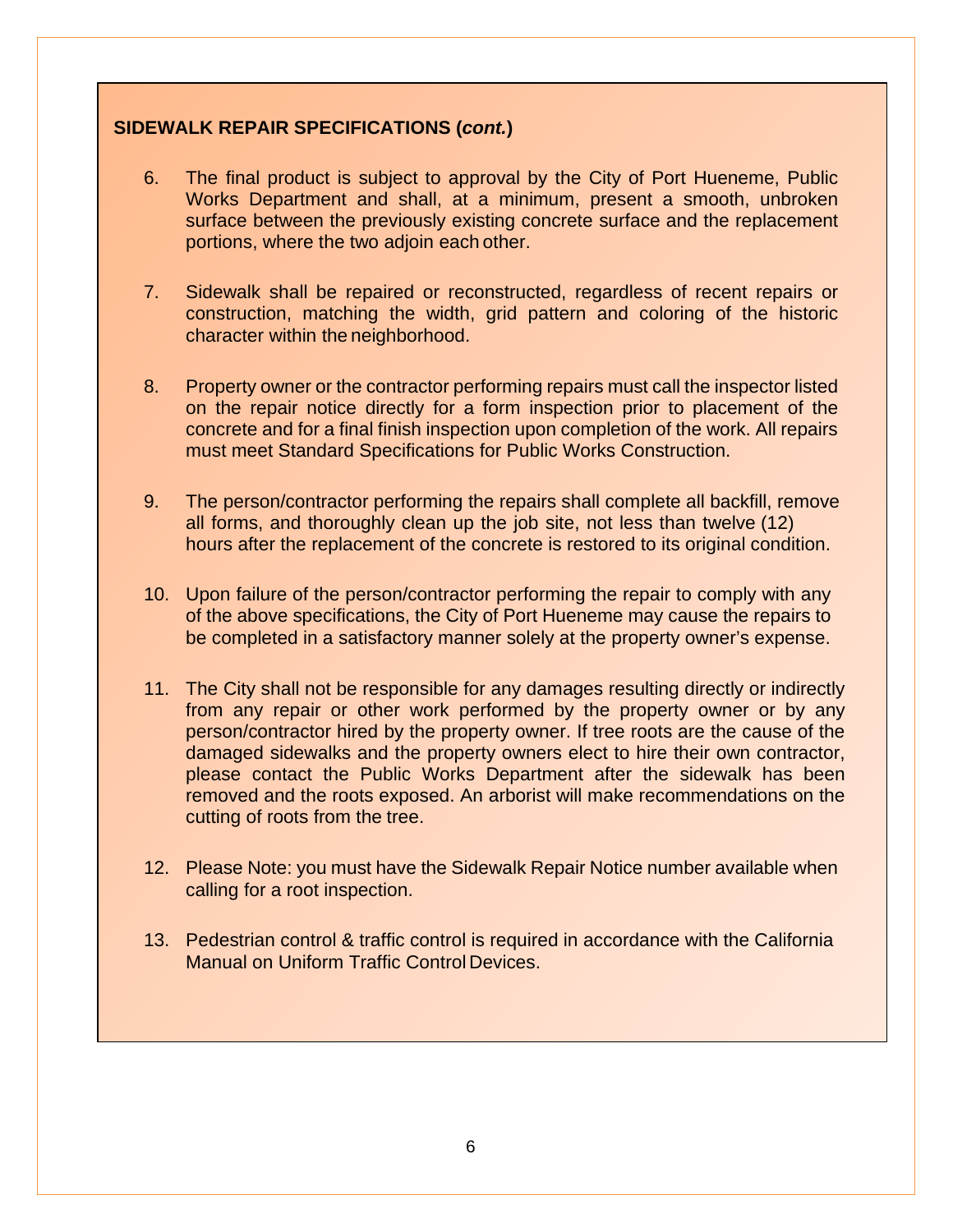## **What about tree roots?**

If tree roots are the cause of the damaged driveway approach and adjoining sidewalk and you elect to hire your own contractor please contact the City prior to removing sidewalk, to obtain recommendations from an Arborist. The arborist can provide recommendations as to how best to cut the tree roots. The City will absorb all arborist costs.

Please note: Regardless of whom the tree belongs to, it is still the owner's responsibility to pay for the driveway approach and adjoining sidewalk panels when they are damaged by roots. An owner shall maintain and repair any defective driveway approach and adjoining sidewalk fronting such owner's lot. Where a defective sidewalk is caused in whole or in part by a tree root or roots, the owner shall nevertheless have the duty to repair the sidewalk. The Public Works Director or his representative may grant permission to cut the root(s) after consulting with the City arborist.

# **Still have questions about the sidewalk maintenance program?**

For more information about City of Port Hueneme sidewalks, please call (805) 890-0128.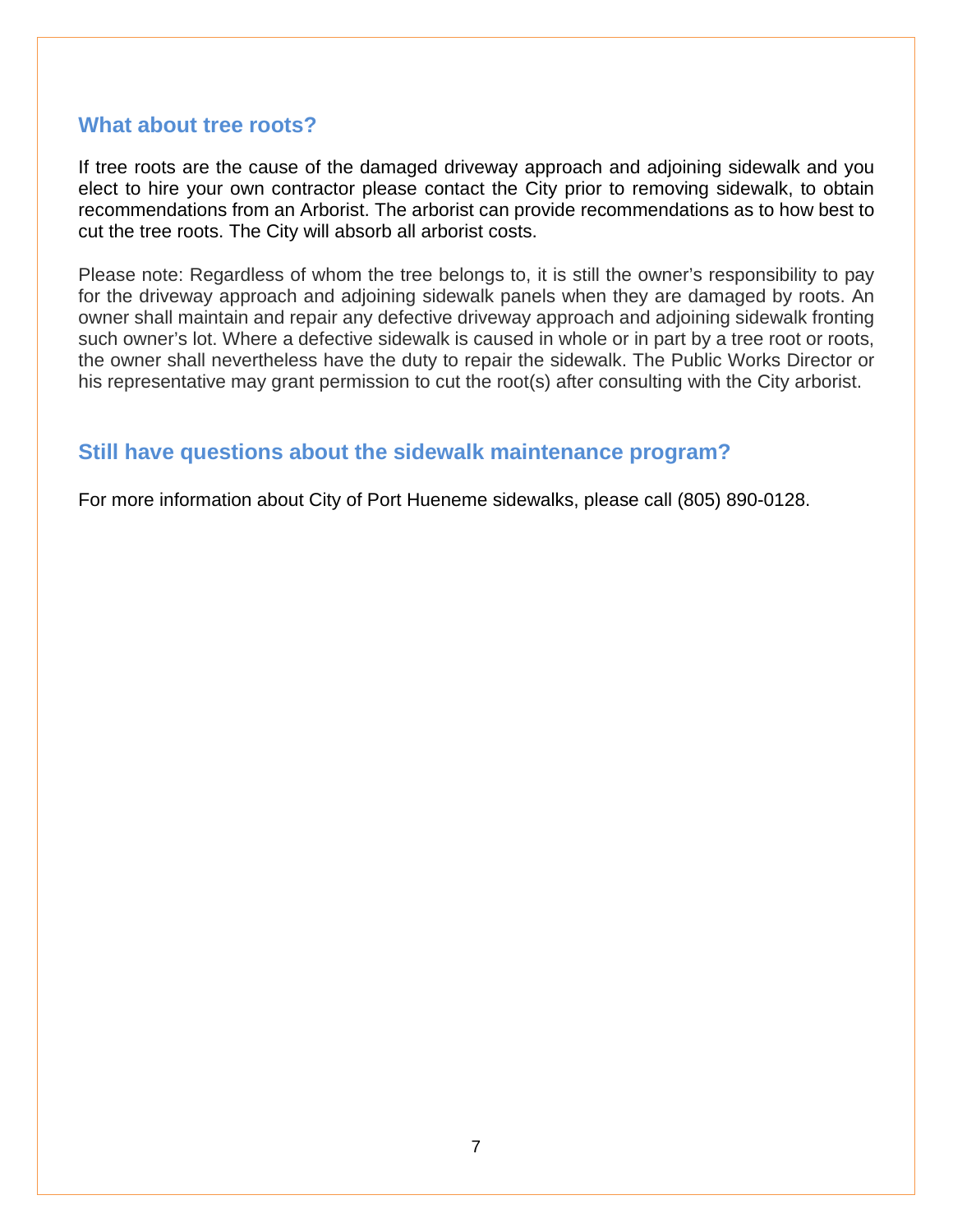# **FAQ**

**1. As a property owner, what am I responsible for in terms of sidewalk maintenance?** As a property owner, under the California Streets and Highways Code, section 5610, you are responsible for maintaining all aspects of the sidewalk. Although a homeowner does not actually "own" the sidewalk in front of their property, they are still held responsible for maintaining the condition of the sidewalk and the public right of way. The reason is, the public right of way is not only for the convenience of others, it also benefits the homeowner by allowing safe access to their own home.

However, the City recognizes the hardship this can cause property owners and will share the replacement cost. The City Port Hueneme will replace defective sidewalk panels fronting a homeowner's property that are **not** the following: driveway approaches, adjoining driveway approach panels, or damage caused by property owner negligence.

#### **2. What are examples of property owner negligence?**

Here are some examples:

- Planting a tree on their property adjacent to the sidewalk, they will be responsible for the repair.
- Driving heavy vehicles, heavy equipment on the sidewalk
- Granting permission to a contractor to perform work with disregard to the integrity of the sidewalk

## **3. What is a driveway approach and adjoining panels?**

A driveway approach is defined as the portion of the accessway located within the public right-of-way. The driveway approach consists of the driveway apron, wings, and sidewalk section.